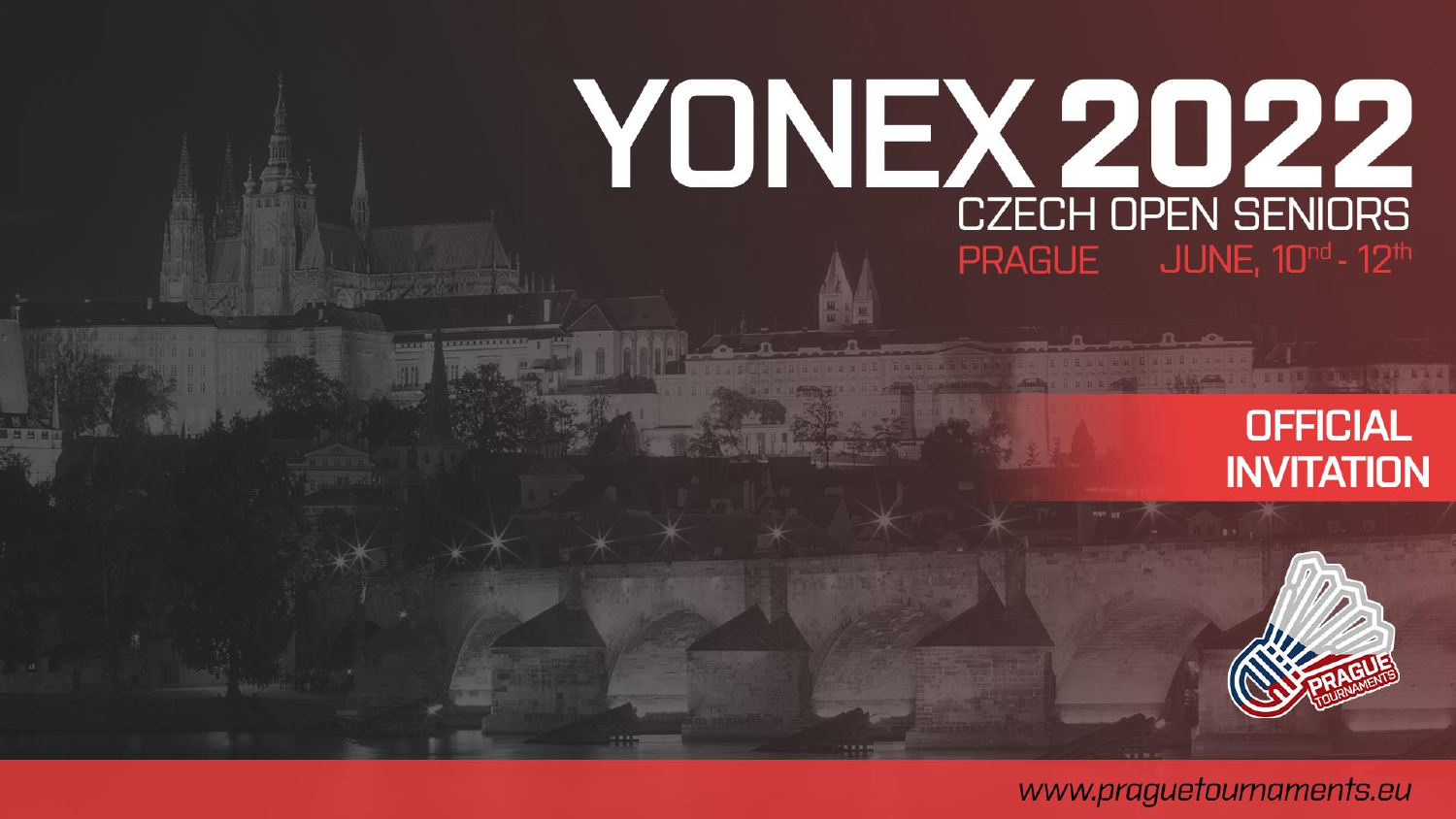#### YONEX CZECH OPEN SENIORS 2022

**International Tournament (Badminton Europe Calendar) Tournament date:** 10-12.6.2022 (Friday-Sunday) **Tournament venue**: [Prague, Sports Hall Sterboholy](https://goo.gl/maps/6jf8u6vPGKw) (10 courts) **Categories:** 35+, 40+, 45+, 50+, 55+, 60+, 65+, 70+



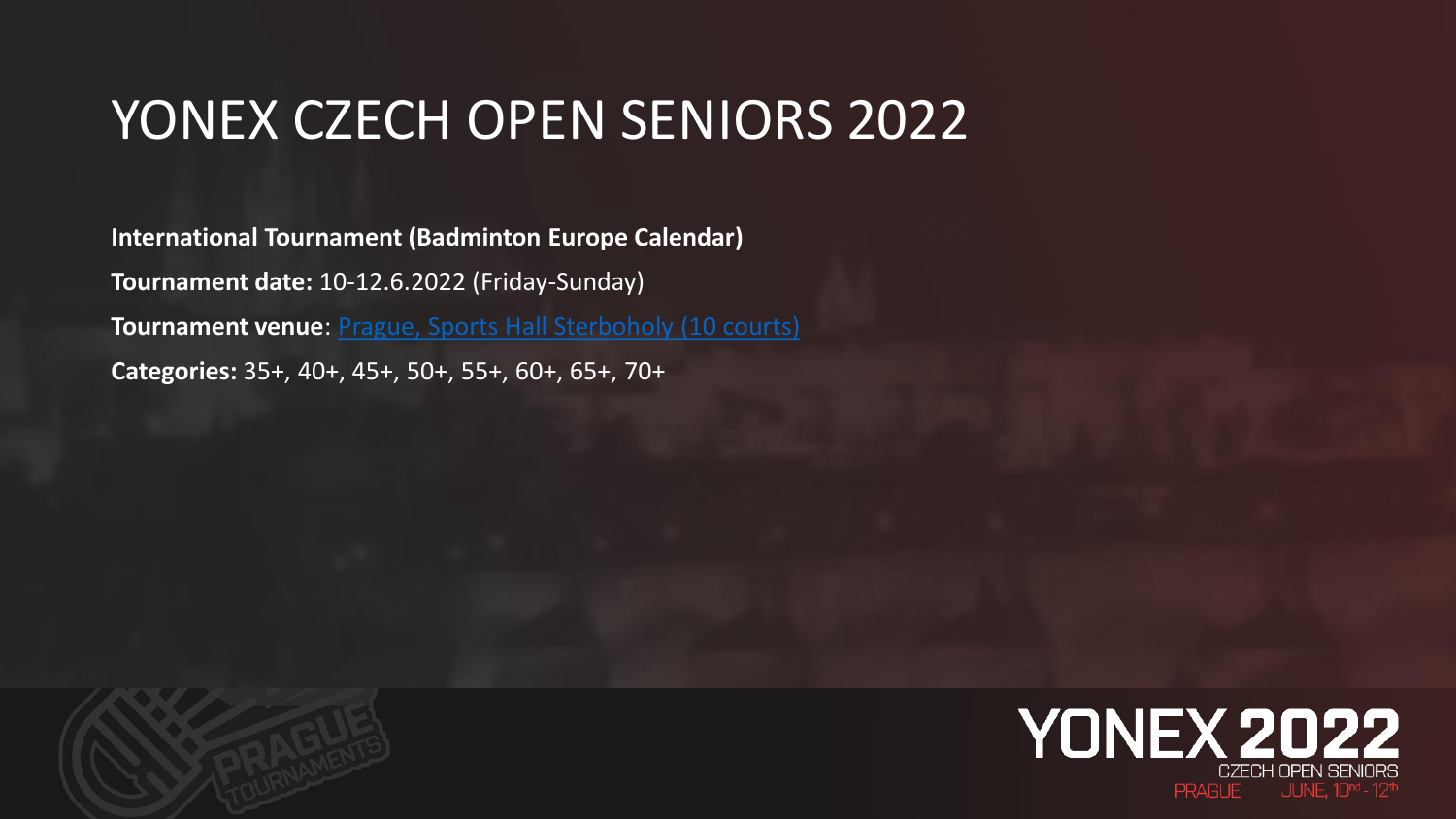# COMPETITION SYSTEM:

It will be adjusted according to the number of registered.

We assume that singles in all categories will be played in groups and then play in the advancing play off.

In pair disciplines only play off.

In the case of a small number entered in the discipline in one age category, the organizer of the category may merge.

**Entry fee:** 23 Euro / player / discipline **Awards:** Cups (winners) + medals (first 3 in each discipline)



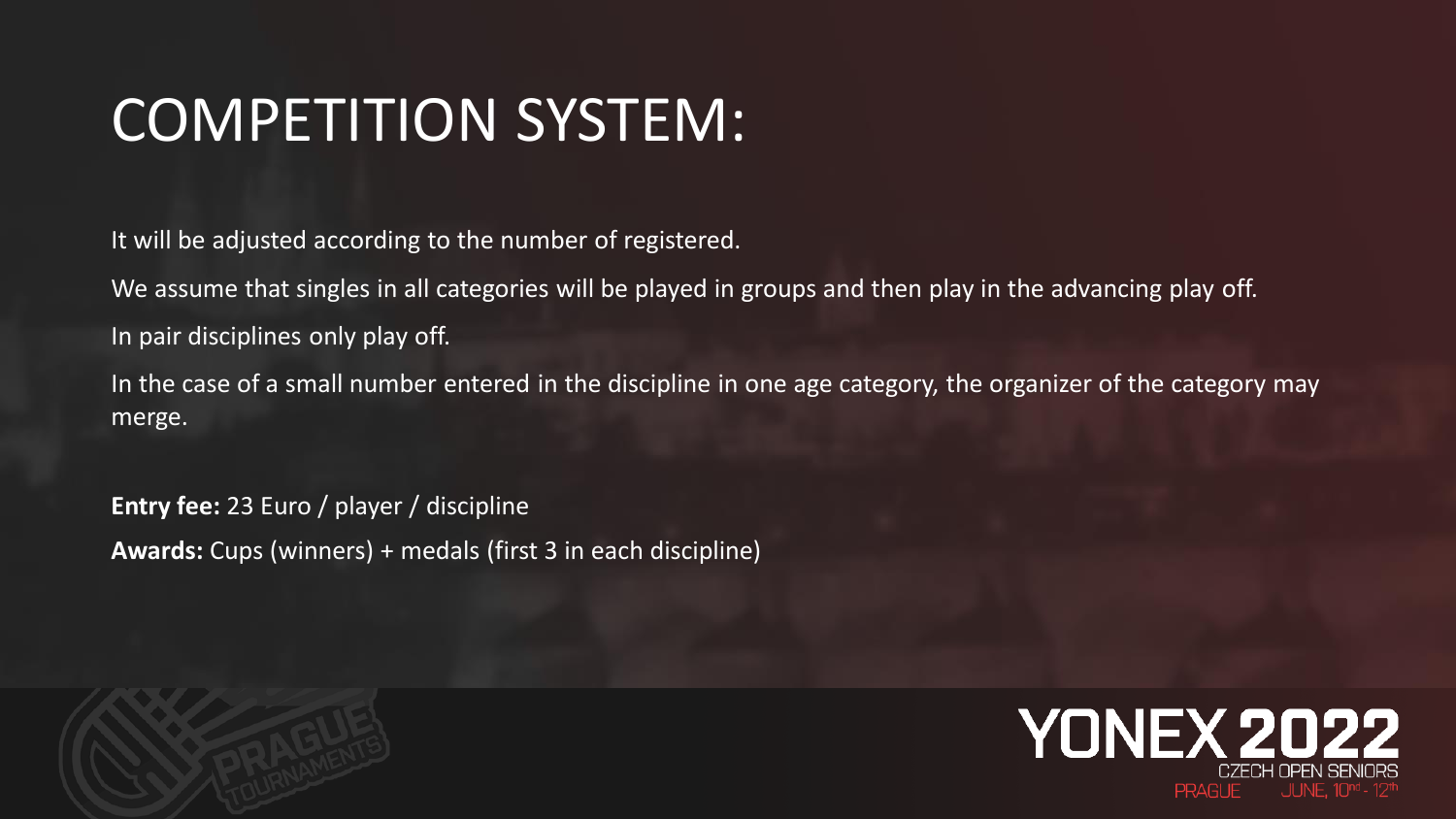

Send entry to: info@praguetournaments.eu

The entry form must contain for each player: name, surname, date of birth, category of registration and partners for pair disciplines (the player can also be registered in pair disciplines as "FREE")

#### KEY DATES

**Entry deadline:** 29.5.2022 **Date of the draw:** 4.6.2022 **Team managers meeting:** 10.6.2022 9:00h



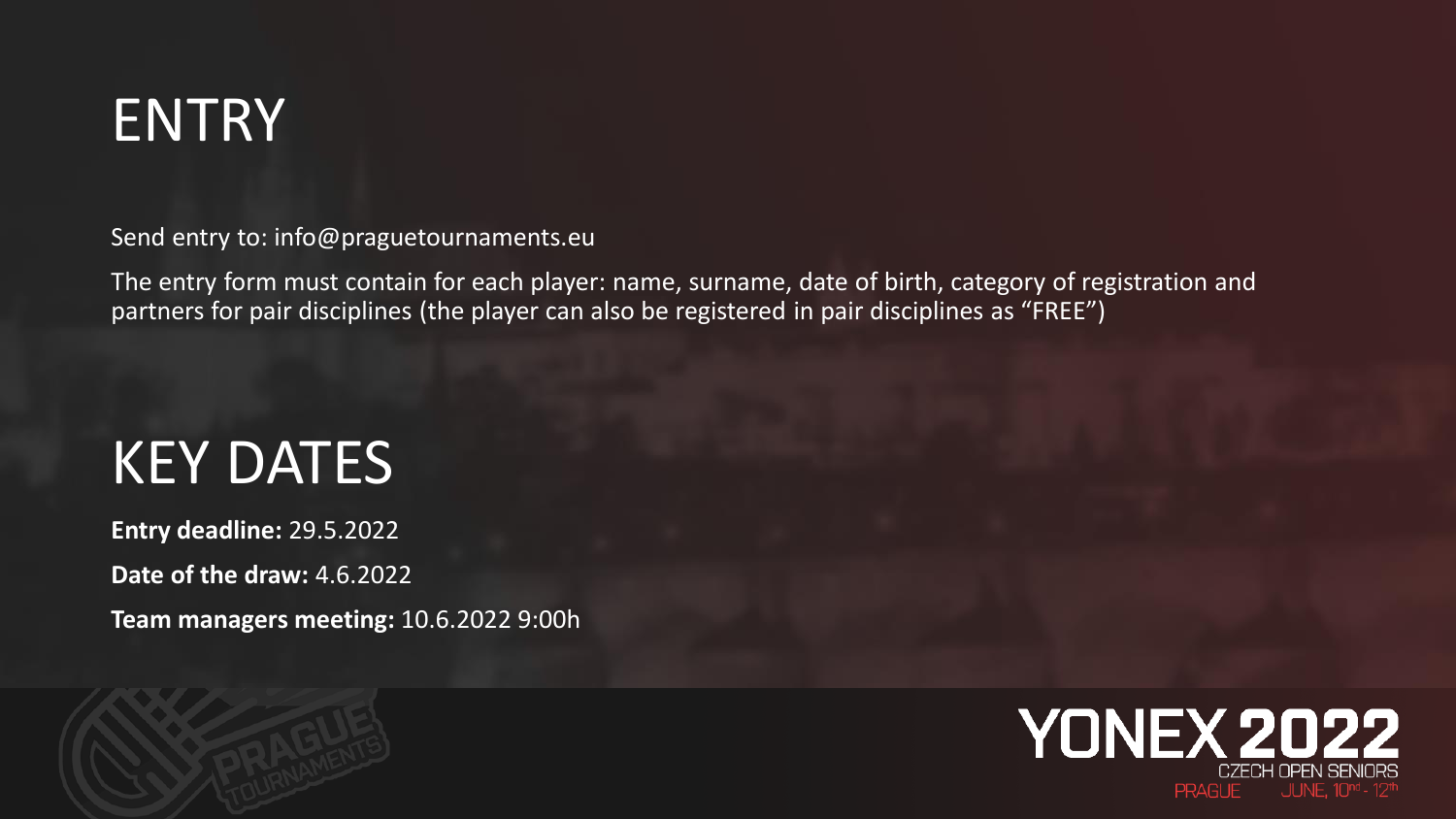#### **SHUTTLECOCKS**

Shuttlecocks: Feather, **Yonex AS 30**, own or possibility to buy it in the hall with price 28Euro/12pcs **The organizer gives the balls for the semi-final and final matches in all categories!**

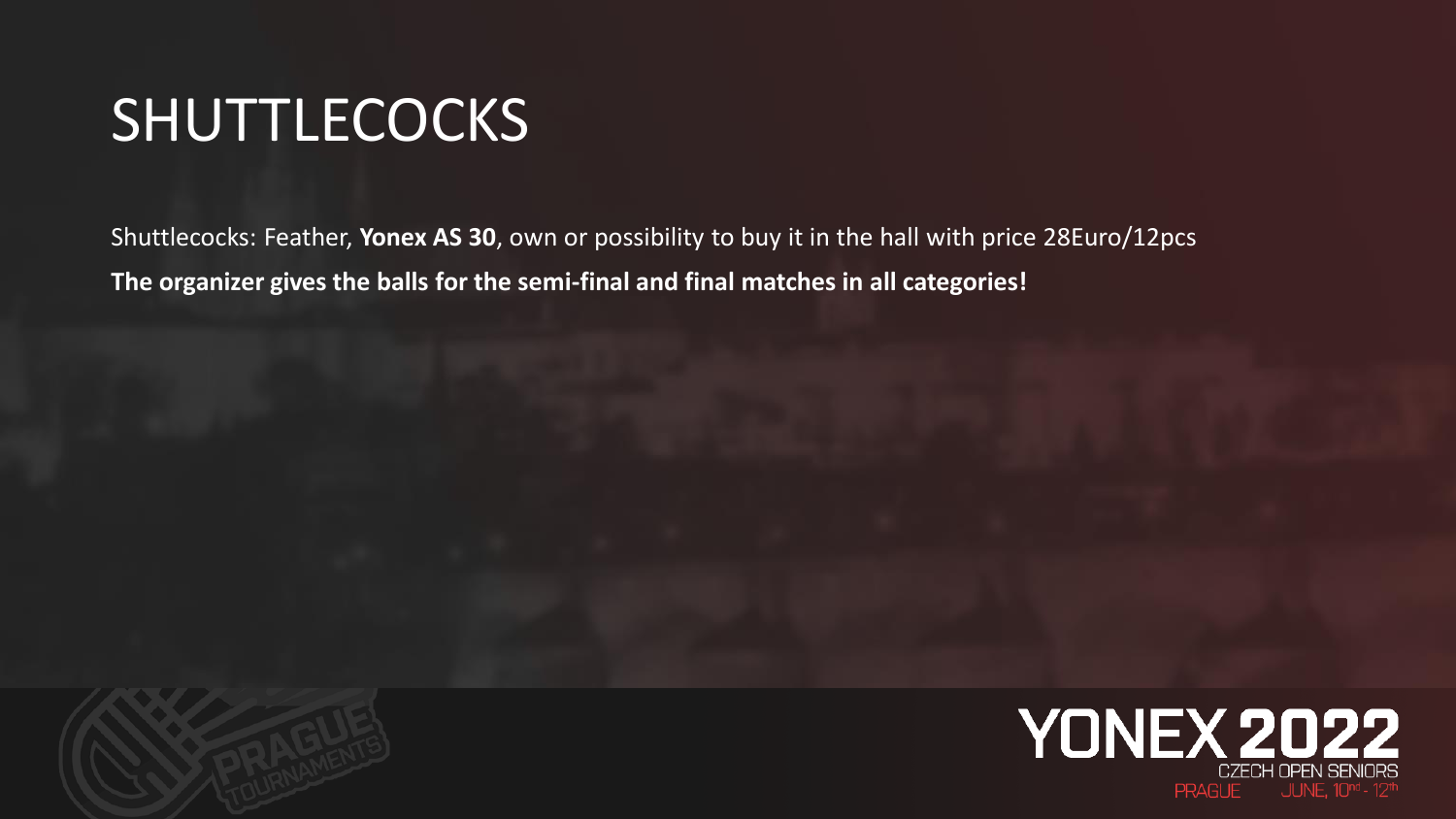# INFORMATIONS

**Medical service:** Medical supervision will be provided throughout the tournament

**Doping control:** can be performed by an authorized person at any time during the tournament

**Insurance:** the organizer of the competition is not responsible for any problems concerning the health of competitors and other participants, regardless of age, gender or category during or after this competition.

Other services: stringing, live stream (two courts), free wi-fi, online results service

**Meals:** the organizer will provide meals in the sports hall **Referee:** Michala Krejci **Organizer:** BK Meteor Praha **Websites:** praguetournaments.eu **Contact:** info@praguetournaments.eu **Partners:** Czech Badminton Federation, Prague-Sterboholy City District, Capital City of Prague, NSA

**Sponsors:** Yonex, to be completed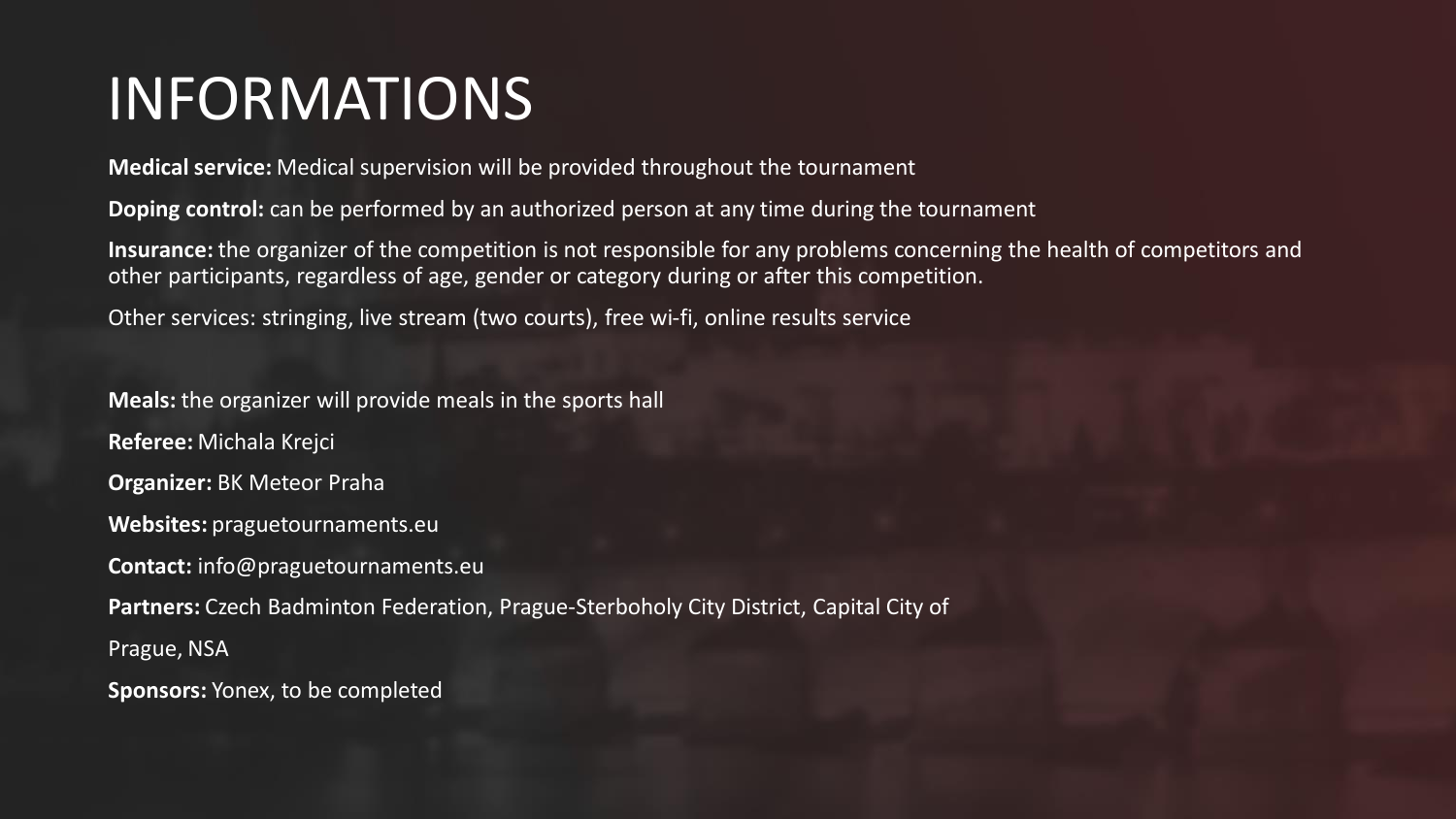# ACCOMMODATION

Don Giovanni Prague \*\*\*\* Vinohradská 157a, 130 20 Praha [www.hotelgiovanni.cz](http://www.hotelgiovanni.cz/) Standard double room - 1.990 CZK / night (approx. 995CZK / person) 3 bed room - 2.340 CZK / night (780CZK / person) 4 bed room - 2.690 CZK / night (673CZK / person) Send orders to: info@praguetournaments.eu The accommodation order must be confirmed by 30.4.2021



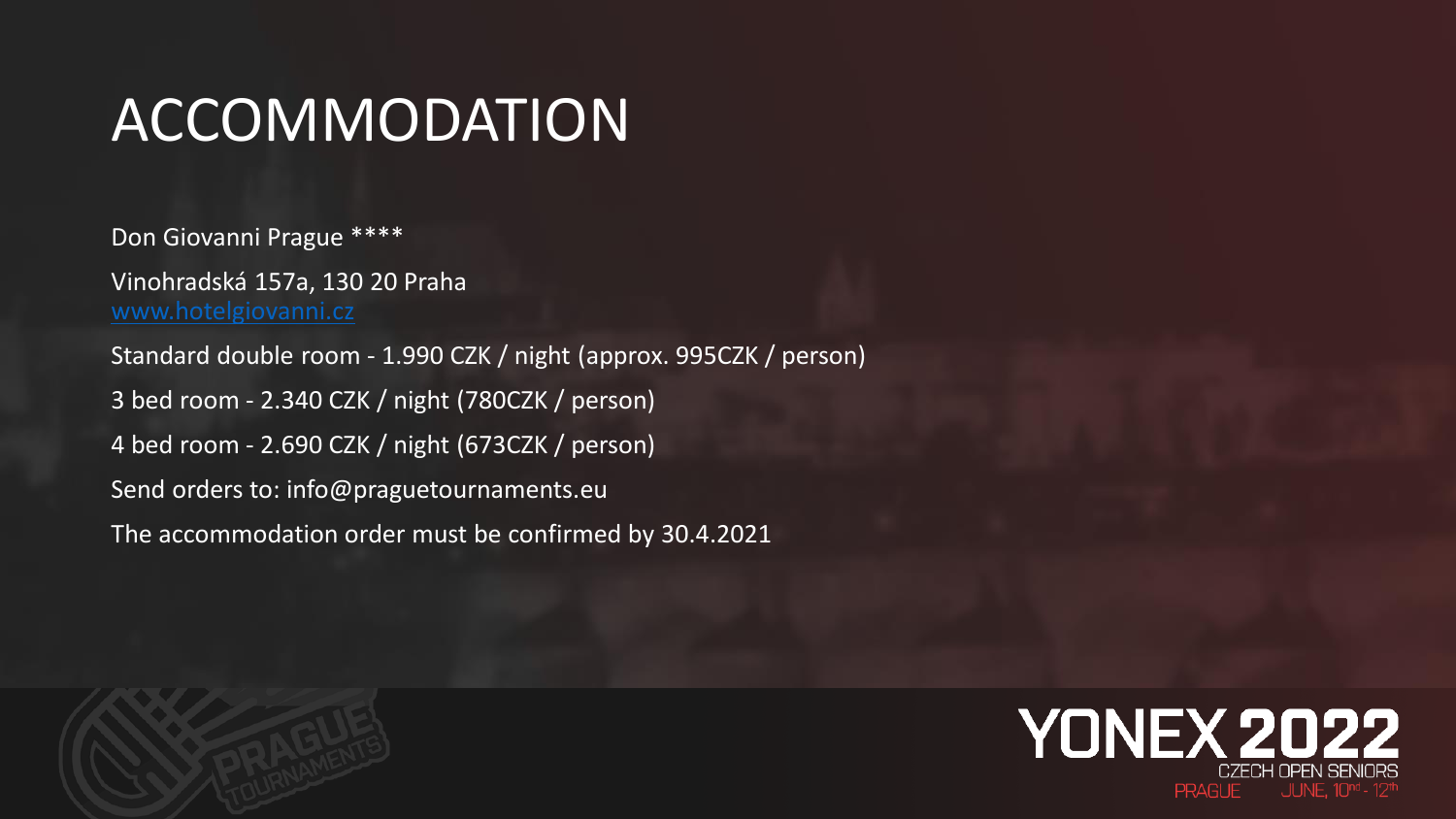#### TRANSPORT

**Transport to the hall:** The organizer will provide transport between the official hotel and the sports hall. Transportation from other accommodation is not provided **Airport transfer:** transport from the airport to the official hotel can be arranged for a fee according to the number of people in the group.